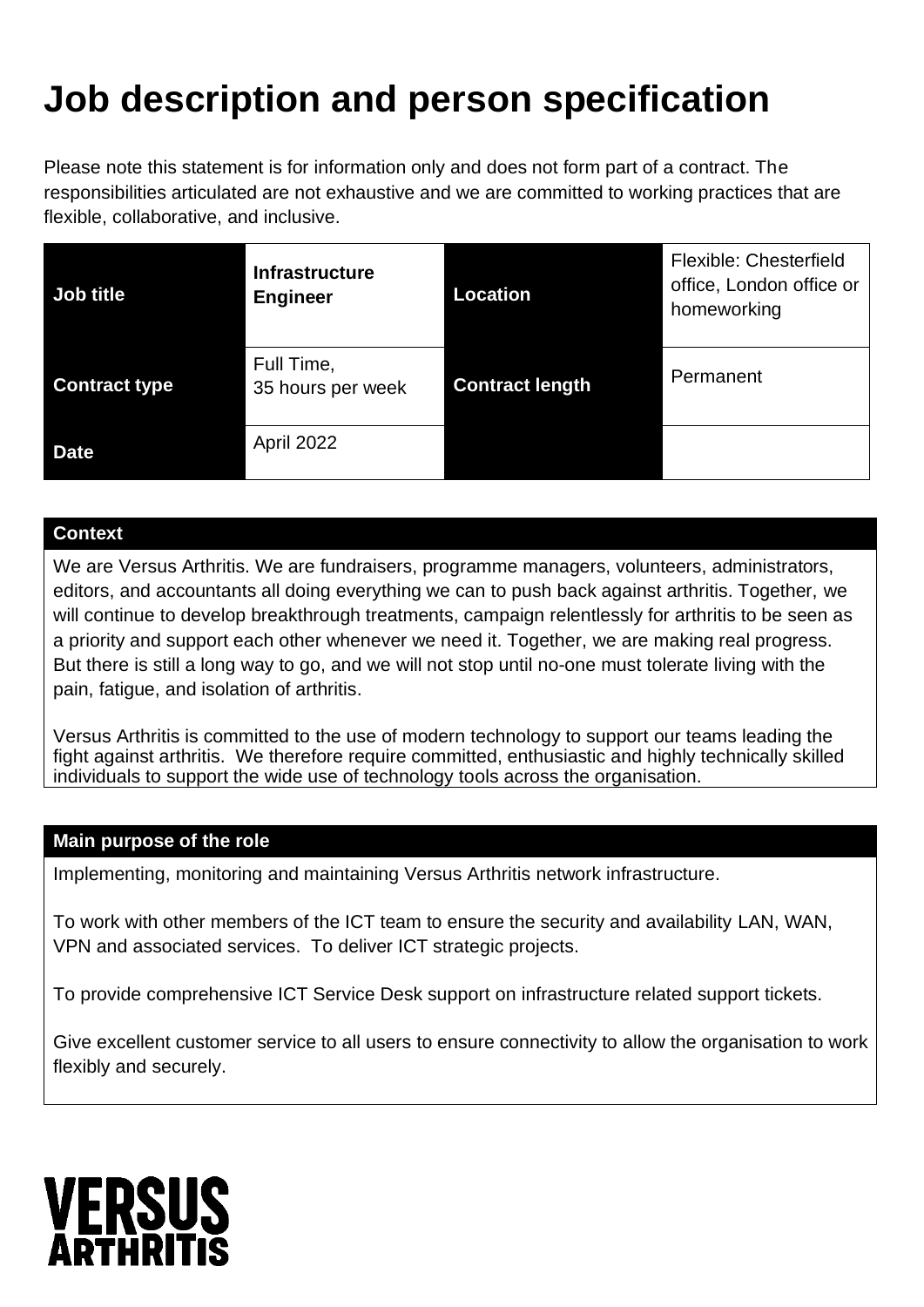| <b>Management and key relationships</b> |                                                                                                                                                                                                                                                                      |  |
|-----------------------------------------|----------------------------------------------------------------------------------------------------------------------------------------------------------------------------------------------------------------------------------------------------------------------|--|
| <b>Roles managed</b>                    | None                                                                                                                                                                                                                                                                 |  |
| <b>Reports to</b>                       | <b>ICT Operations Manager</b>                                                                                                                                                                                                                                        |  |
| <b>Key Relationships</b>                | Internal:<br>Infrastructure Engineer.<br>$\bullet$<br>• Staff within the Infrastructure and<br>Application Support teams.<br>All staff requiring support.<br>$\bullet$<br><b>ICT Trainer.</b><br>$\bullet$<br>External:<br>Partners.<br>۰<br>Suppliers.<br>$\bullet$ |  |

| <b>Main Responsibilities and Duties</b> |                                                                                                                                                                                                                                                          |  |
|-----------------------------------------|----------------------------------------------------------------------------------------------------------------------------------------------------------------------------------------------------------------------------------------------------------|--|
| 1                                       | To be the point of escalation for Infrastructure related support tickets, ensuring that support<br>tickets are dealt with in a timely manner and escalated to management where appropriate.<br>Always ensuring the relevant information is captured.     |  |
| $\overline{2}$                          | Implementation and maintenance of enterprise level ICT physical and virtual infrastructure<br>including Servers and Storage Arrays.                                                                                                                      |  |
| $\mathbf{3}$                            | Implementation and maintenance of Azure platform systems including SaaS, IaaS and PaaS<br>solutions.                                                                                                                                                     |  |
| 4                                       | Management and maintenance of network topology including switches, wireless access<br>points, virtual appliances, VPN and SIP telephony. Ensuring adherence to change control<br>practises, documentation, standards and configuration backup processes. |  |
| 5                                       | Management and maintenance of security appliances and services including firewalls, anti-<br>virus/malware/phishing and other security instruments.                                                                                                      |  |
| 6                                       | Involvement as required in the delivery of key strategic projects and work streams, to enable<br>the ICT team to achieve the strategic department objectives.                                                                                            |  |
| $\overline{\mathbf{7}}$                 | To assist in the maintenance of the ICT asset database to ensure equipment is tracked and<br>accounted for as it moves around the organisation.                                                                                                          |  |

# **VERSUS<br>ARTHRITIS**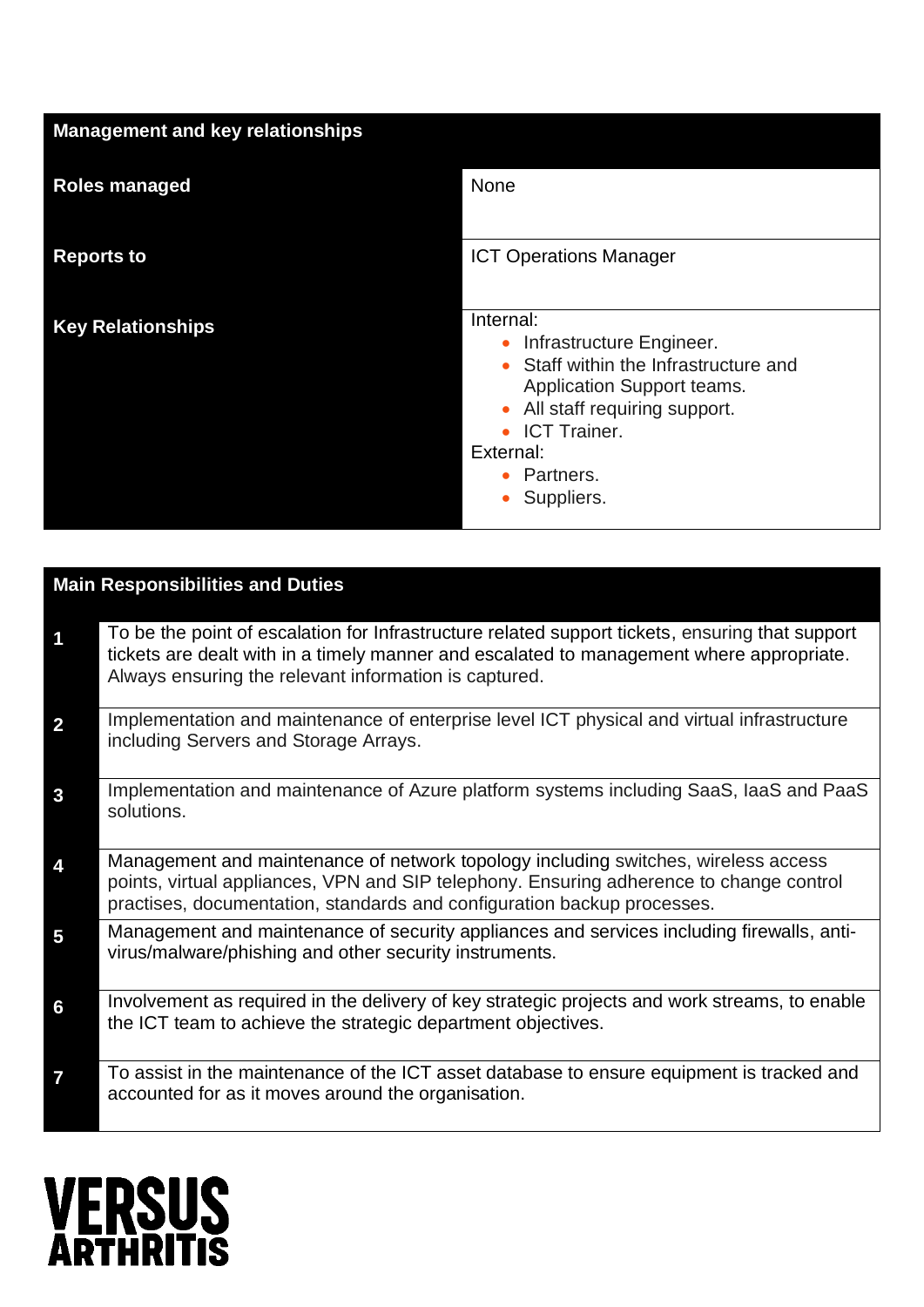| 8  | Contributing to the development of the service desk systems and procedures, ensuring that<br>these are adhered to.                                                                                                          |
|----|-----------------------------------------------------------------------------------------------------------------------------------------------------------------------------------------------------------------------------|
| 9  | Supporting development of skills for Service Desk Technicians.                                                                                                                                                              |
| 10 | Ensuring high security including configuration of monitoring, alerting and investigations.                                                                                                                                  |
| 11 | Deliver on high level ICT projects, training Service Delivery team technicians on new<br>solutions, documentation and BAU transfer.                                                                                         |
| 12 | Maintaining high availability of all ICT systems.                                                                                                                                                                           |
| 13 | Deliver projects to and within defined processes, best practices frameworks and participate<br>in continuous improvement activity, to drive process improvement, elimination of waste, time<br>savings and cost reductions. |

| <b>Criminal Record Check</b> |                                                           |  |
|------------------------------|-----------------------------------------------------------|--|
| <b>Requirement</b>           | This role <b>DOES NOT</b> require a Criminal Record check |  |
|                              |                                                           |  |

#### **Person specification**

Knowledge, skills, and experience: key requirements

| <b>Requirement</b> |                                                                                                                                                                                                                       | <b>Evaluation</b><br><b>Stage</b> |
|--------------------|-----------------------------------------------------------------------------------------------------------------------------------------------------------------------------------------------------------------------|-----------------------------------|
|                    | Significant technical experience within an IT support environment with, or<br>working towards, appropriate Microsoft Azure Certifications (for example;<br>AZ103, AZ500) and ITIL Version 3 foundation qualification. | Application/<br>Interview         |
| 2                  | Significant technical experience of working in a network administration role,<br>covering WAN, LAN and VPN technologies.                                                                                              | Application/<br>Interview         |
| 3                  | High level of knowledge of Windows Server operating systems including<br>active directory, Group Policy, DHCP, DNS, DFS, Virtualisation (Hyper-V),<br>Failover Clustering (Server 2008 R2 - Server 2019).             | Application/<br>Interview         |
|                    | Significant experience of working with a wide variety of networking<br>equipment, services, and tools.                                                                                                                | Application/<br>Interview         |

## **VERSUS<br>ARTHRITIS**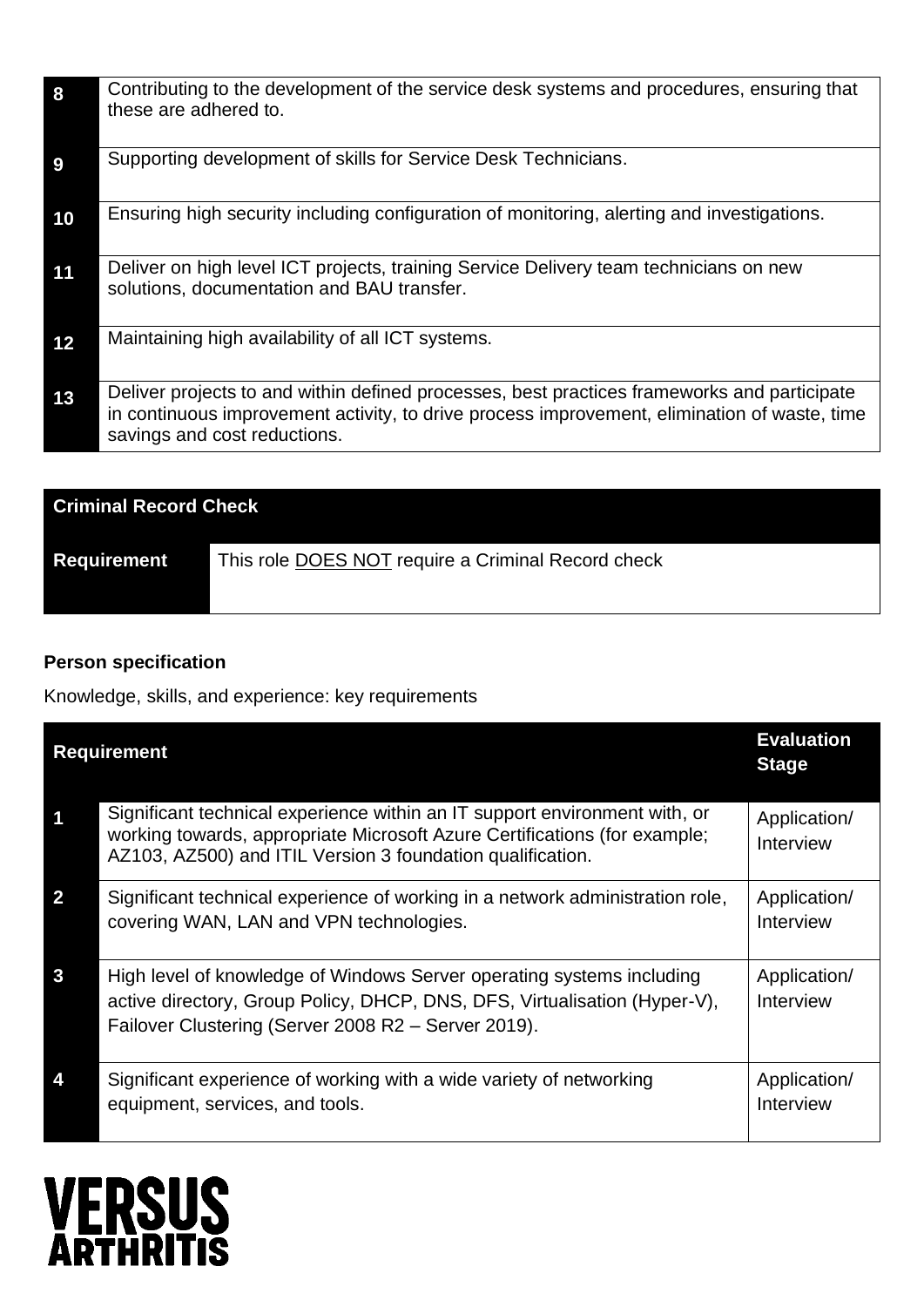| $\overline{5}$ | Experience of planning and implementing network topology changes.                                                                  | Application/<br>Interview |
|----------------|------------------------------------------------------------------------------------------------------------------------------------|---------------------------|
| 6              | An excellent understanding of Windows Server and Microsoft networking<br>tools and architecture, both on-premises and Azure VNETs. | Application/<br>Interview |
| $\overline{7}$ | Understanding and implementation of enterprise level systems and<br>networking.                                                    | Application/<br>Interview |
| 8              | Excellent customer service evidencing the ability to communicate effectively<br>with both technical and non-technical colleagues.  | Application/<br>Interview |
| 9              | Demonstrable organisational and problem-solving skills involving others as<br>appropriate.                                         | Application/<br>Interview |
| 10             | Evidence of continual professional development within the ICT field.                                                               | Application/<br>Interview |
| 11             | Good Powershell/Scripting skills.                                                                                                  | Application/<br>Interview |

#### **Desirable requirements**

| <b>Requirement</b> |                                                                                                                                      | <b>Evaluation</b><br><b>Stage</b> |
|--------------------|--------------------------------------------------------------------------------------------------------------------------------------|-----------------------------------|
| 1                  | Experience with some, or all, of the following:<br>Sophos XG and Sophos Cloud.<br>Meraki network technologies.<br>IIS configuration. | Application/<br>Interview         |
| $\overline{2}$     | CCNA certification or equivalent experience.                                                                                         | Application/<br>Interview         |
| 3                  | Experience with SCCM and Intune                                                                                                      | Application/<br>Interview         |
| 4                  | <b>Experience with Microsoft Teams</b>                                                                                               | Application/<br>Interview         |

## **VERSUS**<br>ARTHRITIS